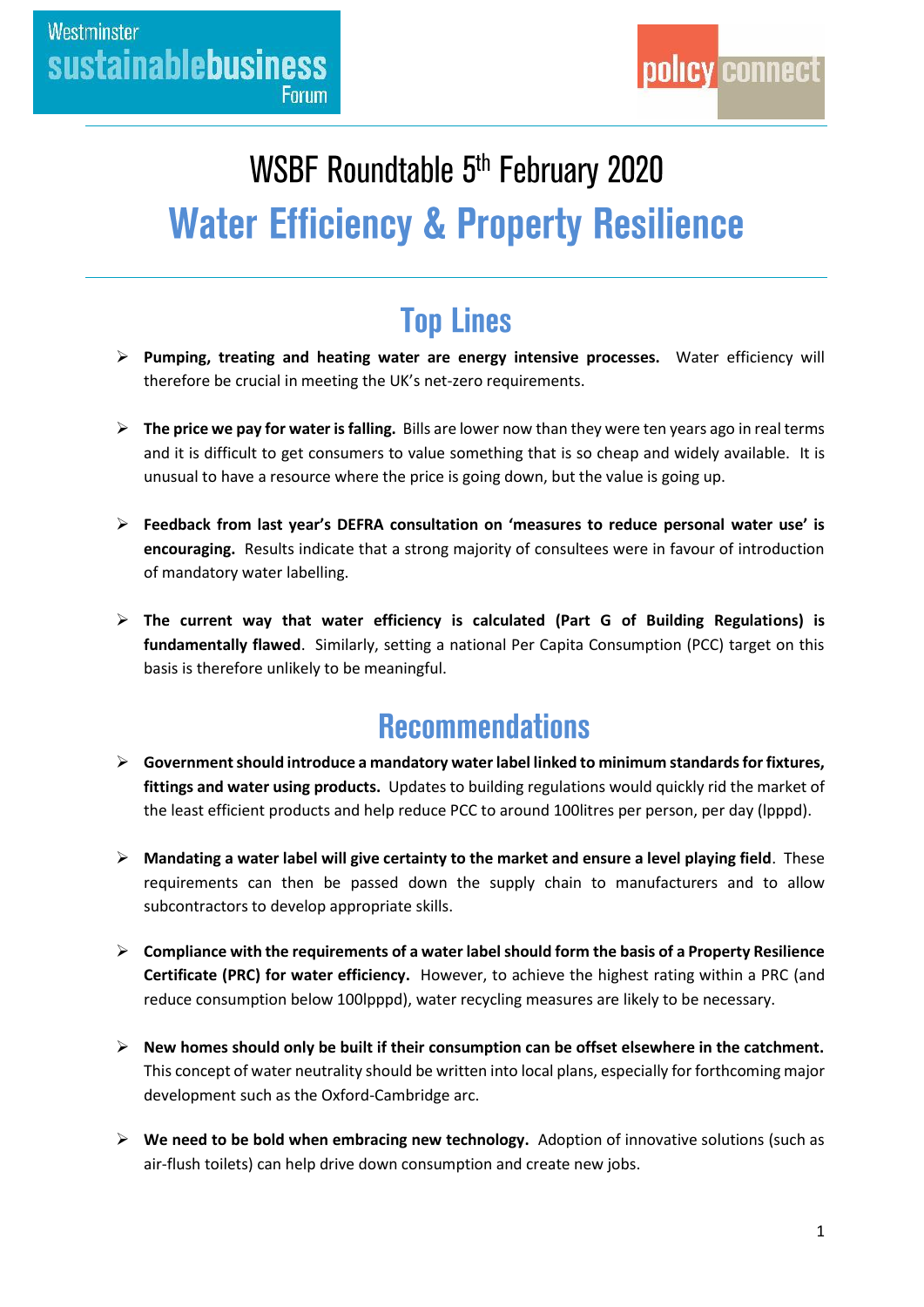



### **Introduction**

In June 2018 the [Westminster Sustainable Business Forum](https://www.policyconnect.org.uk/wsbf/) (WSBF) published its inquiry: *[Bricks and Water](https://www.policyconnect.org.uk/research/bricks-water-plan-action-building-homes-and-managing-water-england)*, chaired by former Liberal Democrat MP Angela Smith and Conservative Peer Baroness McIntosh of Pickering. The report comprised an evidence-based assessment of the challenges associated with sustainable housebuilding and water management in England. Building on the recommendations set out in this report, the WSBF is embarking on a follow-up project, which will explore property resilience for new and existing homes, to feed into the Government's Future Homes Standard and related legislative changes during this Parliament.

This discussion forms the first evidence session to support the forthcoming inquiry and focussed on the topic of water efficiency. The roundtable was kindly chaired by Shadow Environment Secretary, Luke Pollard MP.

## **Speakers**

#### **Luke Pollard MP (Chair)**

- The link between carbon consumption of the water sector and the climate emergency has not been widely recognised. When this happens, both industry and consumers will have to do things differently. Changes will be required in infrastructure, our approach to natural capital, and regulation.
- Sharing best practice, both within the industry and between sectors will be crucial. Water needs to learn the lessons of the energy sector in terms of labelling, awareness, and behaviour change. We can also learn from parts of the world who face problems with supply, such as Cape Town and parts of Australia.
- Ultimately, if we don't start using less water, then we will either have to start building fewer homes or be more honest with consumers that security of supply can't be guaranteed.
- Because we use water every day, people feel familiar with it and it becomes very difficult to implement behavioural change. Commitment to reducing leakage can come from both consumers and water companies.

#### **Baroness McIntosh of Pickering**

- Policy Connect's Bricks and Water inquiry was unique in bringing developers and water companies together. Support from house builders is important, as they will be bringing water efficient homes to market in future.
- The use of Sustainable Drainage Systems goes hand-in-hand with water efficiency. The most innovative SuDS can capture surface water runoff from a site, clean it using organic processes and recycle it to the building for non-potable use.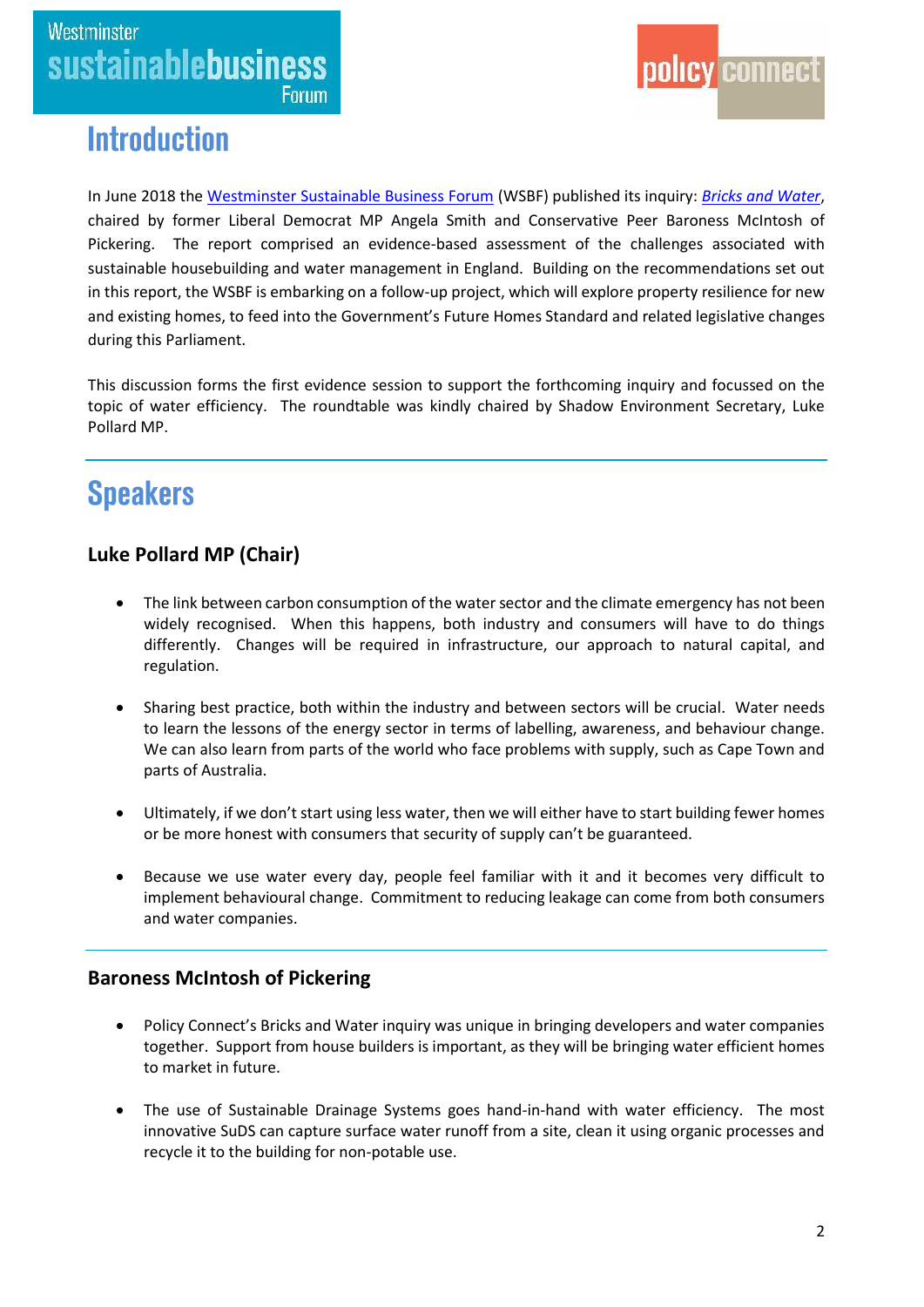### Westminster **sustainablebusiness Forum**



- A catchment-based approach is welcome and we need better engagement with the private sector when implementing drainage systems.
- Building regulations should continue to be used as a vehicle to drive water efficiency, but on the basis of a water-labelling system for fixtures, fittings and water-using products.
- We can learn lessons from Scandinavia where personal water use is significantly less and water efficient products have been commonplace in the market for decades.

#### **Rob Scarrott – South West Water**

- South West Water supplies 2.2 million customers with water and they have a growth forecast of 20% over the next 25 years, which presents a challenge from both a climate resilience and demand perspective.
- The price we pay for water is going down. Bills are lower now than they were ten years ago in real terms. It's unusual to have a resource where the price is going down, but the value is going up.
- Water efficiency needs to be simple. South West Water are working to educate customers by undertaking water audits. The aim is to get customers to think about water efficiency in the same 'automatic' way that they currently think about recycling.
- The carbon impact of water includes a variety of 'hidden' factors, including the cost associated with pumping water and the chemicals (often imported from Europe) used to treat it.

#### **Professor Louise Bracken, Durham University**

- The Water Hub is a collaborative project between Durham University, the Environment Agency, Durham County Council and Northumbrian Water, which aims to encourage enterprise and innovation in the water industry. It works with SME's to embed solutions for water efficiency, Sustainable Drainage Systems, and flooding across the northeast.
- We must embrace technology as a way to lower consumption. Innovations such as air-flush toilets use a fraction of the water required by regular cisterns and these technologies are available for adoption right now.
- Many of these solutions are suitable for both new homes and retrofit and can often be installed without the consumer even knowing that there has been a change. They also have collateral benefits such as job creation.

#### **Lydia Makin, Waterwise**

 Introduction of a mandatory water label, linked to minimum standards for fittings is the single most important thing that Government could do to reduce water consumption.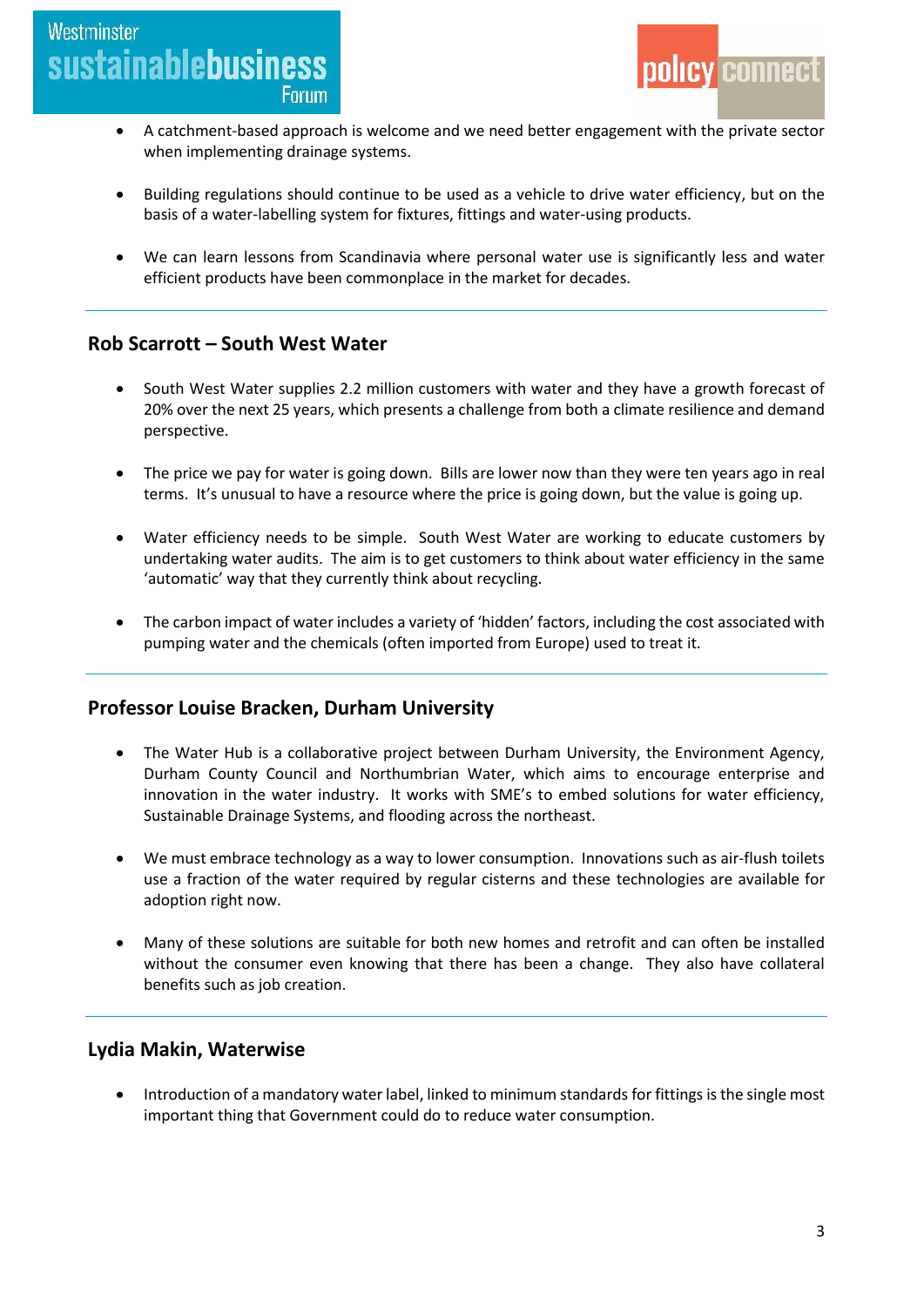### Westminster **sustainablebusiness Forum**



- Waterwise's research shows that introducing a label could reduce Per Capita Consumption (PCC) by 27 litres per person, per day (lpppd). Water labelling is key to reducing consumption below 100lpppd.
- The evidence for the benefits of labelling is documented in research and has been demonstrated as viable in several countries around the world. There is clear evidence of success for a label of this kind in Australia, and it will be extremely similar to the label we already have for energy.
- Initial feedback from last year's DEFRA consultation on 'measures to reduce personal water use' indicated that 82% of respondents were in favour of a mandatory water label, with 69% strongly in favour.
- A label would send a positive message to the public about water consumption and would benefit domestic and non-domestic buildings. It could also be used as part of a fittings based approach to update building regulations for new homes.

### **Discussion**

- Data from home audits indicates that, on average homes are using between 110 and 140 lpppd, however, there is a huge amount of variability around these figures. Setting a national PCC target should be approached with caution and not used as a target within building regulations. Rather, consumption should be managed via introduction of a mandatory water label. This would improve water efficiency and quickly rid the market of the least efficient products in the same way that the EU energy label has done for energy efficiency standards.
- Recently obtained consumption data from smart meters indicates that a significant part of this problem is internal wastage from leaking toilets and urinals, which can easily double the average home's water consumption. We must therefore move away from the efficiency calculation methodology currently set out in Part G of Building Regulations, as this calculation is so heavily influenced by factors that we can't control, such as leakage and consumer behavior.
- Adoption of a mandatory water label, linked to minimum standards for fixtures, fittings, and water using products could simplify existing building regulations and inform consumers at the point of sale. This is crucial as new homes are only a small part of the problem and the most significant gains will be made through retrofit of the existing housing stock.
- Water labelling is likely to reduce consumption to around 100lpppd on average and a requirement for this could be incorporated into a Property Resilience Certificate. For example, for a home to achieve a 'good' rating all fittings and water using products might have to meet label grades A or B. However, to achieve an 'excellent' rating (and reduce consumption below 100lpppd) then additional measures are likely to be required.
- These measures could either focus on technology solutions (such as air-flush toilets) or water recycling (rainwater harvesting and grey water reuse). However, devices that use recycled water for non-potable use should be exempt from the requirements of a water label (or given the highest rating) to avoid unintended consequences.
- Achieving PCC of 100lpppd by using a water label is not an issue for responsible developers. However legislating for this is important, to give certainty to the market and ensure a level playing